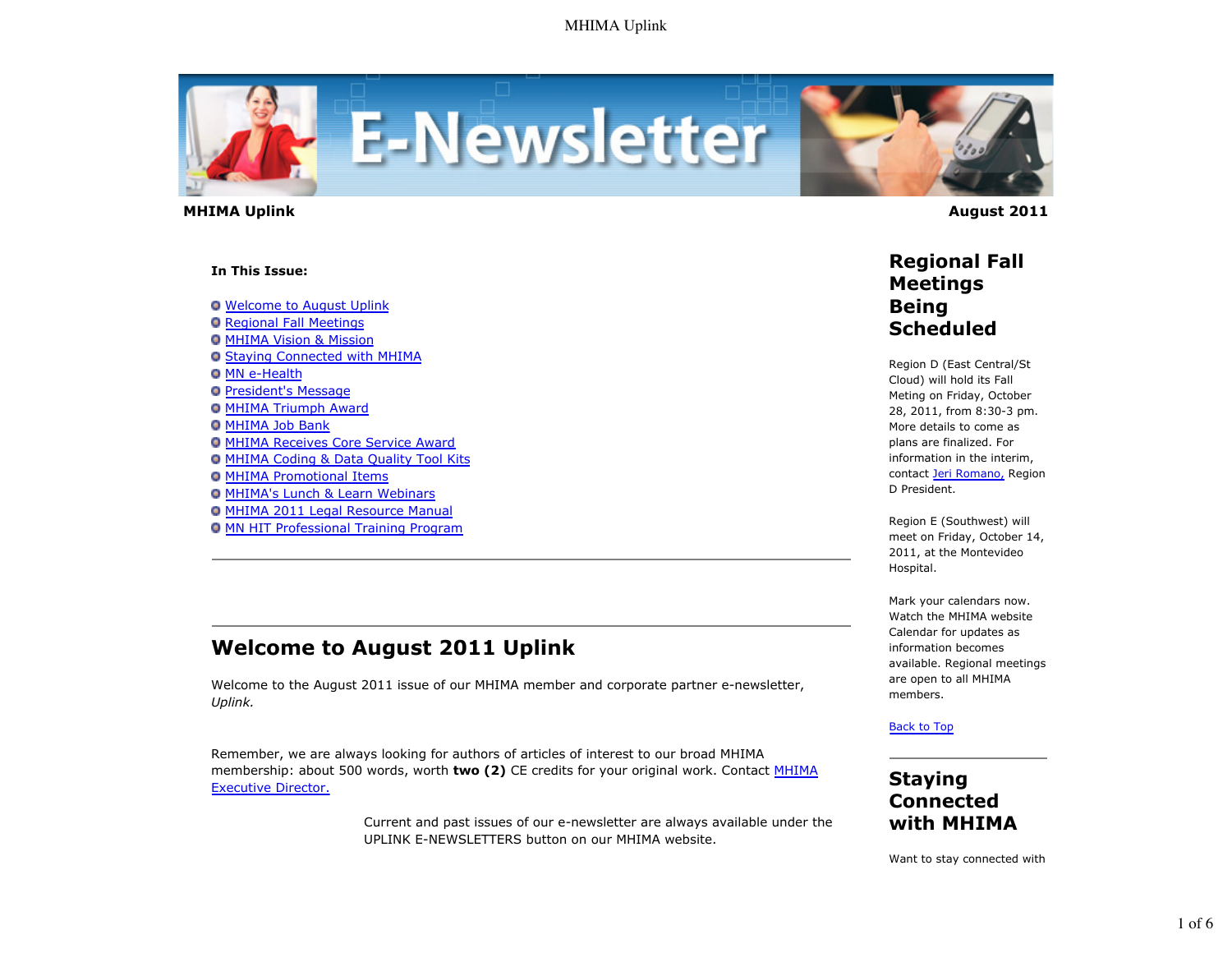### MHIMA Uplink



If you would like to unsubscribe to our newsletter, please contact Executive Director.

# **MHIMA Vision & Mission**

**Vision:** The Minnesota Health Information Management Association, together with AHIMA, will set the standard and be the recognized leader in health information management practices, technology, education, research, and advocacy.



**Mission:** MHIMA is committed to the professional development of its members through education, networking, and life-long learning. These commitments promote high quality health information and benefit the public, health care providers, and other clinical data users.

Back to Top

### **President's Message** Gina Sanvik, RHIA



Gina Sanvik, RHIA AHIMA Certified ICD-10 Trainer

Welcome, everyone, to August! I hope you are enjoying the hot weather. This past month has been a very busy one for the leaders of MHIMA. The Delegates attended Team Talks and Leadership Conference in Chicago, we held our annual Strategic Planning meeting and our 2011-2012 committees are starting to meet.

At Team Talks In Chicago, the theme for the meetings was "Leadership in Action: HIM's Role in Healthcare Transformation." Friday's time was spent discussing the designing of AHIMA as a world class association and how this could be accomplished. In addition to discussing updates within the industry, we also discussed how we as HIM professionals are leading the way regarding ICD-10, Meaningful Use, Regional Extension Centers(RECs), Health Information Exchanges (HIEs),and Workforce Development(HIT Pro).

Core Achievement Awards were presented at Team Talks. MHIMA received a third place Core

MHIMA? Be sure your AHIMA profile information is current!

When is the last time you reviewed the information in your AHIMA profile? Have you changed positions? Have a new email address? Have you recently moved? These are just a few of the data elements in your AHIMA profile, and MHIMA uses this information on a regular basis.

Take a minute or two right now, visit the AHIMA Website, log in with your 7-digit AHIMA member number and your last name (capitalize the first letter!), and click on "My Profile/Dues Renewal." Review all of the sections and update the information as appropriate.

In the section for **Component State Association (CSA) Selections**, we ask that you check "YES" to select E-mails about products and services and Postal Mailings. "CSA" stands for the state that you want to be associated with as an AHIMA member. MHIMA uses email and occasionally land mail as our primary means of communication, and if you check "NO" in the email or postal mail boxes, you won't receive either type of communication from us.

Remind your colleagues to update their profile as well.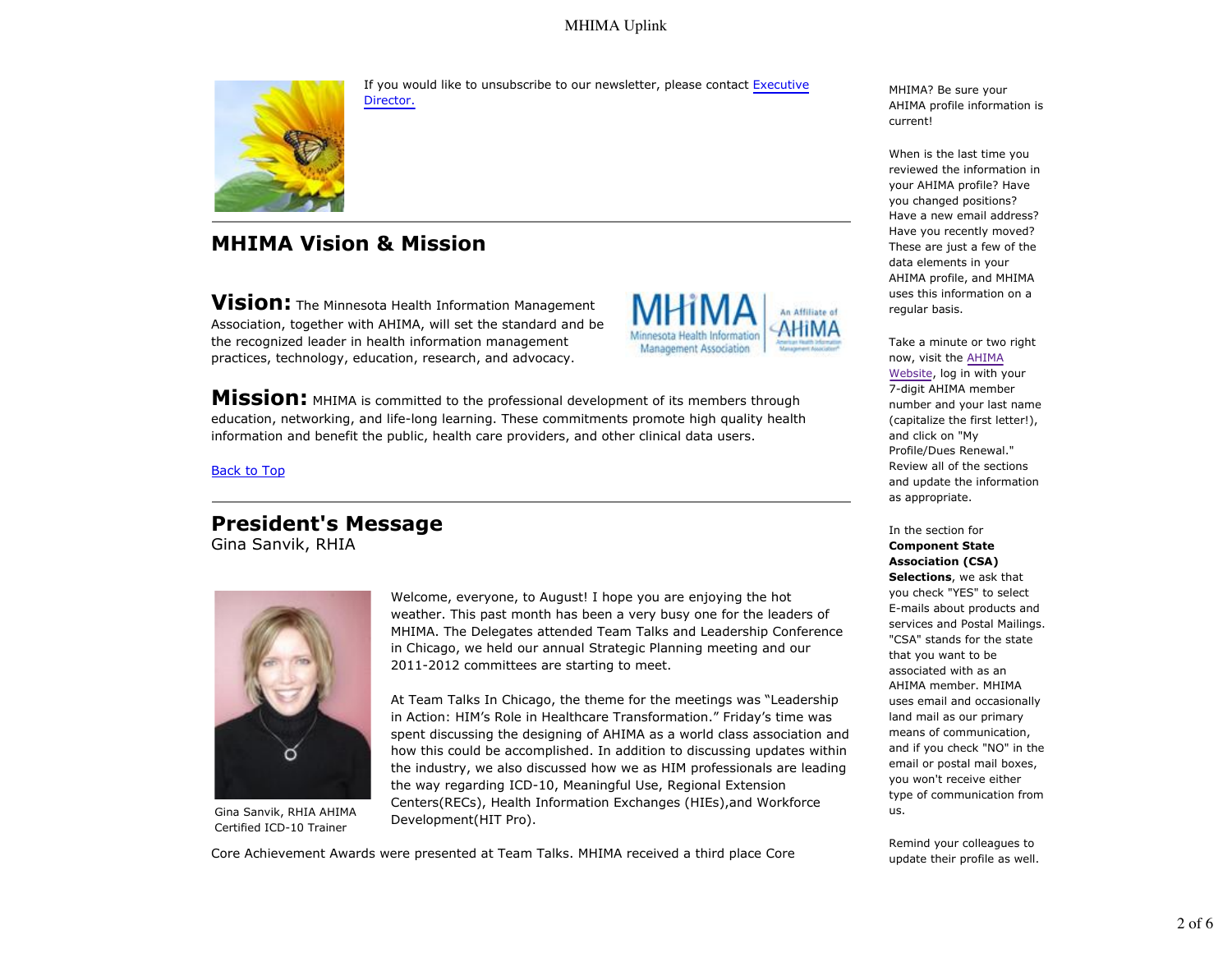### MHIMA Uplink

Achievement award from AHIMA for Member Communications. Congratulations to MHIMA and to the Marketing and Communications Team for all your hard work in this area!

During the Leadership Conference, the Delegates attended a variety of workshops to help us be effective leaders for Minnesota. We also had the opportunity to network with other states to see what they have been doing to keep their members informed and active within their component state association (CSA). The rest of the conference was filled with a variety of topics such as Advocacy, Recruitment and Retention for Members, ICD-10, Member Communications, Continuing Education Programs relating to HIM Practice Topics, Volunteer Leadership Development, Board of Directors Best Practices, and Thought Leader lecturer. We also listened to a speaker whose topic was "The Journey to High Value Healthcare."

After full days of learning we did great to enjoy a little free time in Chicago and take in the Chicago sites, including some of my favorite things like shopping. I even had my first ever Chicago Style Pizza.

On July 29th, the annual MHIMA Strategic Planning meeting was held at the Allina Commons. We had a good turnout and everyone participated in a variety of areas. This year's KFA Leaders: Steph Luthi-Terry, Lisa Kampa, Sue Jensen Laura Blabac and Carla Tobin led the different group strategy development sessions. A big "THANK YOU" to the entire group for their knowledge, passion, and wisdom as we worked together on the Strategic Work Plan for 2011-2012. Following some final "tweaking" of that Work Plan, we'll share it on the website and in the next issue of *Uplink* as well.

Our next Board meeting is scheduled for September 16th at Allina and then soon after that, the Delegates will be heading to the AHIMA National Convention in Salt Lake City, UT. Again, thanks to all of you for your involvement on the MHIMA KFAs, Committees and all of you who support MHIMA. We have a great year ahead of us with exciting times for our organization!

Thank you!

Back to Top

## **Staying Up To Date with MN e-Health**

If you aren't receiving the weekly electronic MN e-Health Update newsletter, consider signing up for it. This will keep you up to date on issues related to e-Health, including HITECH, Meaningful Use, Privacy & Security and others, as well as provide links to e-Health resources available for your use. To subscribe, click here.

Back to Top

#### Back to Top

# **MHIMA Receives AHIMA Triumph Award for Legislative Advocacy**

The MHIMA Board of Directors is proud to announce the MHIMA Legislative Advocacy Team was selected as a 2011 AHIMA Triumph Award Winner in the category of Champion Advocacy and Public Policy Advocacy. Triumph Award's are AHIMA's highest honors and recognize excellence and innovation in HIM practice professionals.

This nomination, submitted by Sue Jensen, MHIMA's 2010-11 President,

recognized MHIMA's team efforts in collaboratively working with Minnesota health industry leaders to influence legislation. The efforts resulted in decreased health care expenses dedicated to the retention of paper medical records, and the creation of a white paper in response to copy fee

## **MHIMA Job Bank**

Are you seeking a job? Are you an employer looking for a potential employee? Is your facility looking for someone with a skill set of MHIMA members? Be sure to check out the MHIMA Job Bank Network on our website, which continues to be very popular and new positions are being posted on a regular basis. Here,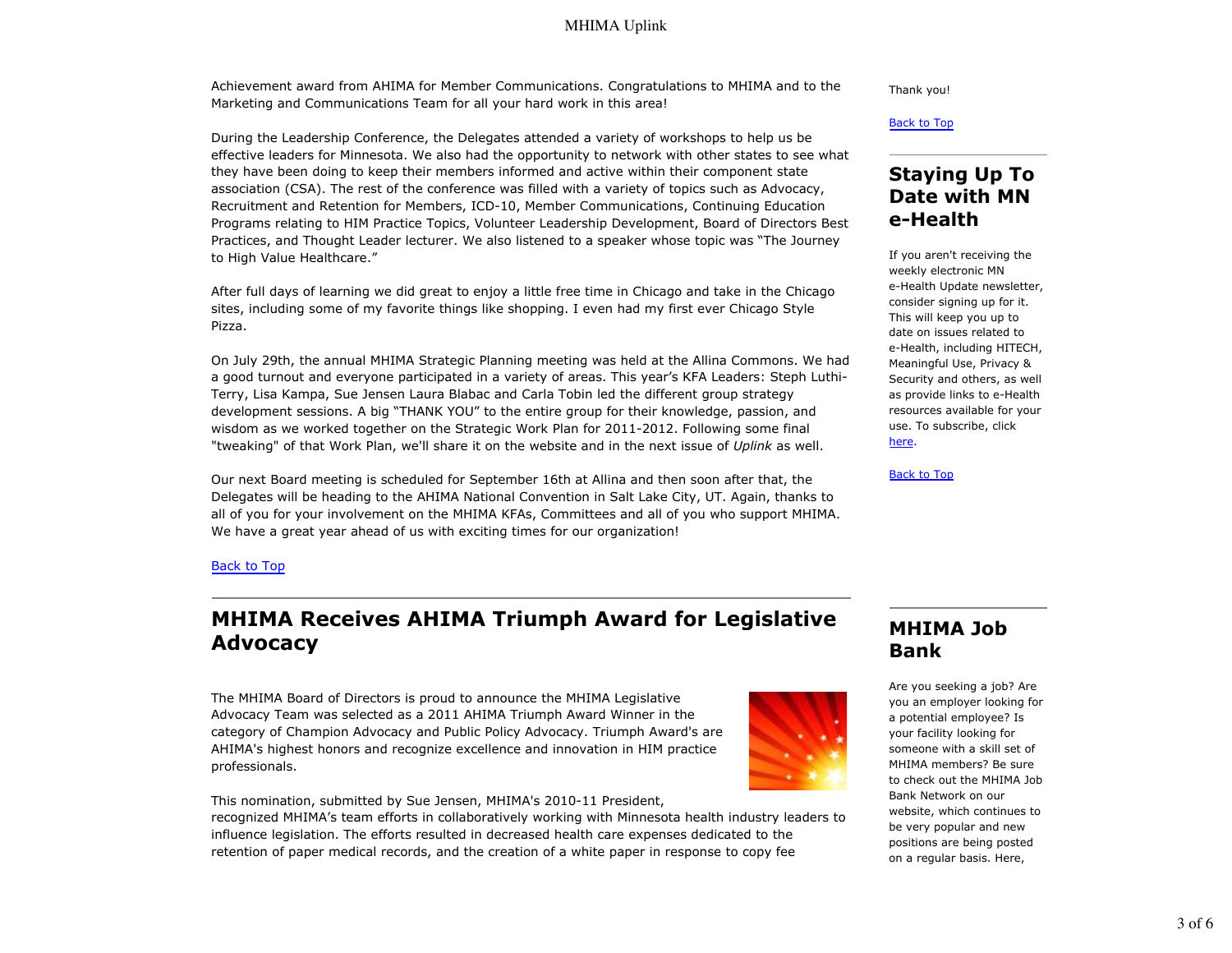### MHIMA Uplink

legislation. This nomination received letters of support from Minnesota Lt. Governor Yvonne Prettner-Solon, Don Asmonga, Director of AHIMA's Government Relations, and Therese McCarthy, Director of HIM at HealthEast.

Many MHIMA members and colleagues were involved in the legislation related to retention of paper medical records, including Diane Larson from St. Luke's, Carol Spielman, Gemma Moon and Michael Mahoney from Essentia Health, Lisa Kampa from Gillette Children's Healthcare, Cathy French from the American Association for Neuromuscular & Electrodiagnostic Medicine, and Steph Luthi-Terry from Allina.

The copy fee legislation team included Bonnie Coffey from CM Information Specialists, Elaine Yaggie from IOD, Diane Larson, Cathy French, Jean MacDonell, Steph Luthi-Terry, Elizabeth Holmes, Leah Heublein, Marlene Gail Prokop, Beth Burns, Lisa Kampa, Heidi Onsted, Katie Miller, Darla Moe, Therese McCarthy, Marlene Johnson, Diana Warner, Sandy Helgeson, Mary Bell, Pat Gastonguay, Lorine Aandal and Nina McKee, all from MHIMA. In addition, Sue Stout and Joe Schindler from MHA, representatives from MMGMA, MN nursing facilities and Noran Clinic Administration were involved.

MHIMA is proud of the tremendous support received from its membership and all Minnesota health care policy makers in moving the copy fee legislation forward. We apologize if your name or the name of your organization was inadvertently omitted from this acknowledgement.

MHIMA will be presented with the Triumph Award for Advocacy recognized at the 2011 AHIMA Annual Convention in Salt Lake City in October. Congratulations to all of us!

#### Back to Top

## **MHIMA Receives Third-Place Core Service Award from AHIMA**



Ranelle Bauer, RHIT

MHIMA was recognized by AHIMA in July, 2011, for its work during the last year in enhancing Member Communications. This third-place award recognized the work done by our Marketing and Communications Committee, including web site enhancements, the volunteer recruitment efforts initiated at the 2011 annual meeting under the "Coffee" theme, and improvements to our branding/traveling table display. Thank you to everyone who was involved in making this award happen!

Ranelle Bauer, RHIT, President-Elect of MHIMA, accepted the award on behalf of the Marketing & Communications team at the Leadership Conference in Chicago.

Back to Top

you'll find information about registering as a "Job Seeker" or as an "Employer". New positions are posted frequently, so check us out often!

**Job Seekers:** There is no fee to register.

**Employers:** Job posting fees are very reasonable and reach all of our MHIMA membership. E-blasts of job announcements are also available for purchase.

Click Here to visit the MHIMA Job Bank.

#### Back to Top

### **MHIMA Coding & Data Quality**

**Roundtable Tool**

#### **Kits**

The MHIMA Coding & Data Quality Committee's newest PowerPoint presentation, including case study questions, is **"Neoplasms - Carcinoid Tumor"** There is an accompanying case study answer presentation. This is one of several "tool kits" developed for use by MHIMA members to support coding education and discussion in your facilities and at your regional meetings.

Is there a tool kit topic that needs to be developed? Let your needs be known.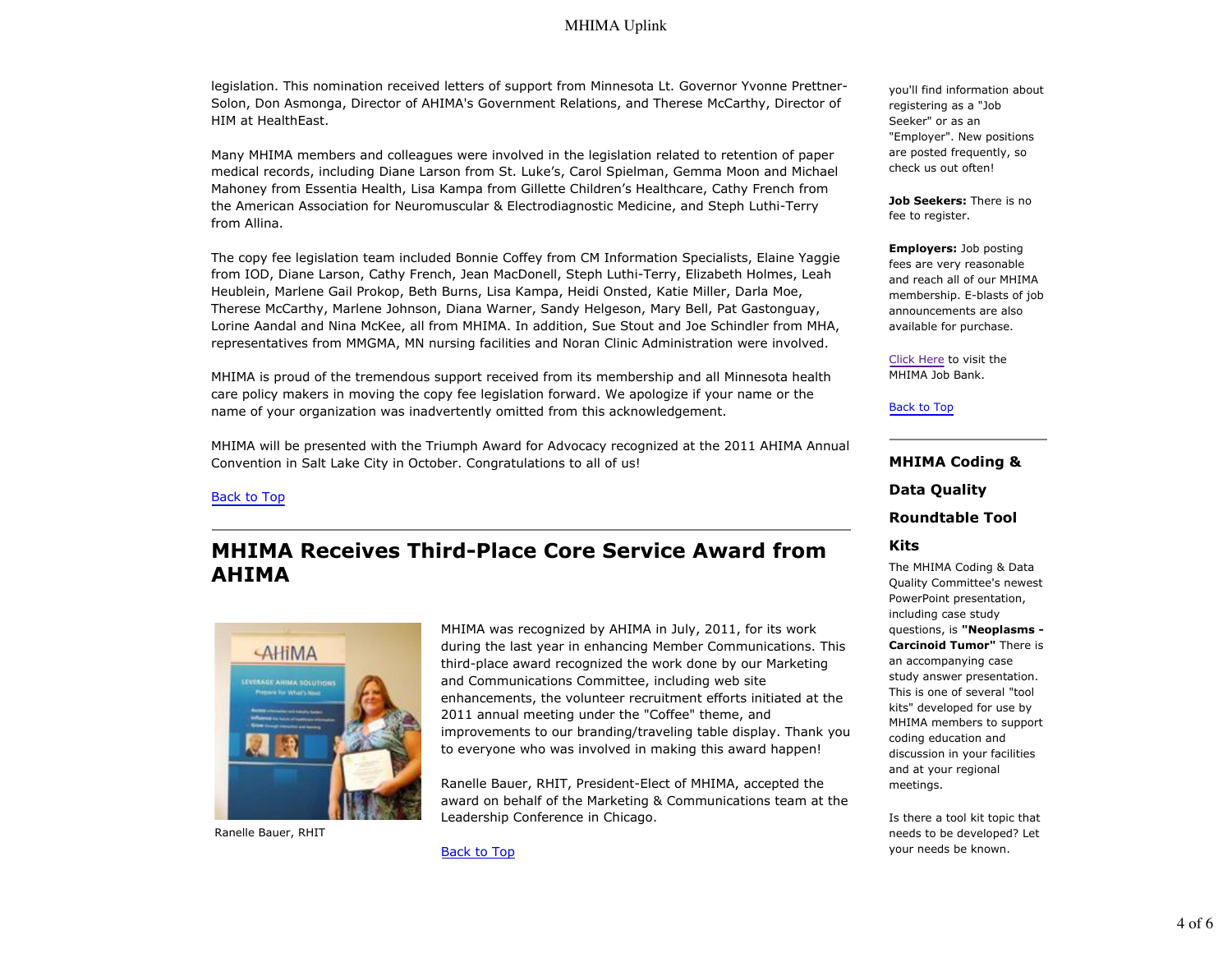# **MHIMA's Lunch & Learn Webinars**



MHIMA's Lunch & Learn Webinars have concluded for the summer. All webinars from this past year have been recorded and a DVD is available for purchase if you could not attend the live event. Visit the MHIMA website and click on the HIM Education button/Online Learning for complete details on the "live" events as well as ordering recorded webinars.

Archived versions are now available for \$49 for members, or a package of three for \$129.

The MHIMA webinar series is an opportunity to pick up needed information as well as earn CEUs at a very reasonable rate, and our presentations reach our members all across the state. We hope you take advantage of our archived webcasts!

#### Back to Top

### **MHIMA 2011 Legal Resource Manual is Here!**

Great News! The 2011 Legal Resource Manual is available for order and we have new pricing!

Updates from the last 2009 version include consents, affiliate record sharing, ID fraud/theft, breach of information, ROI updates, and issues related to the use, regulation, correction, etc. of the EHR. It includes the laws and rules that address the majority of issues that may arise with respect to health information practice. As one member states, "This is truly a valuable resource for anyone that works with health care." It's a compilation of best practices and experience of HIM professionals and the facilities they represent in Minnesota, and again it's had legal review. All HIM Departments should have this Manual in their office for ready reference.

Our thanks and appreciation to the 2011 Legal Resource Manual team led by Heidi Onsted and Chris Bushaw for their extensive work in making this updated resource available for you.

MHIMA also thanks IOD, Incorporated, one of our corporate partners, for reproducing our 2011 Manual CD.

- \$150 MHIMA/AHIMA members (tax-exempt organizations)
- \$200 non-members (tax-exempt)

• \$90 student members of AHIMA with MN as their designated state and enrolled in a tax exempt educational program

Individuals ordering from organizations who are not MN sales-tax exempt will be charged MN sales tax in addition to the prices listed above.

Contact Vicki Chelf or Patti Collins Smith. Vicki and Patti are the 2011-2012 Coding Roundtable Co-Chairs.

The general "Do It Yourself" PowerPoint tool kit gives you the guidelines to set up a coding roundtable.

Additional tool kits on specific topics that have been developed and are available include Interventional Radiology, E&M, Heart Failure, updated Present on Admission (POA) and Aftercare vs Follow Up.

All are available on the Coding and Data Quality button on the MHIMA website. Watch for additional toolkits as they are developed!

And a reminder about your general coding questions: You are encouraged to use AHIMA's Coding CoPs for coding related questions. There is a general coding CoP community for coders as well as several for specific coding areas. These CoPs are a great resource for submitting coding questions and participating in the discussion threads surrounding the questions of others. To participate in these CoPs, Click Here.

#### Back to Top

### **MHIMA Promotional**